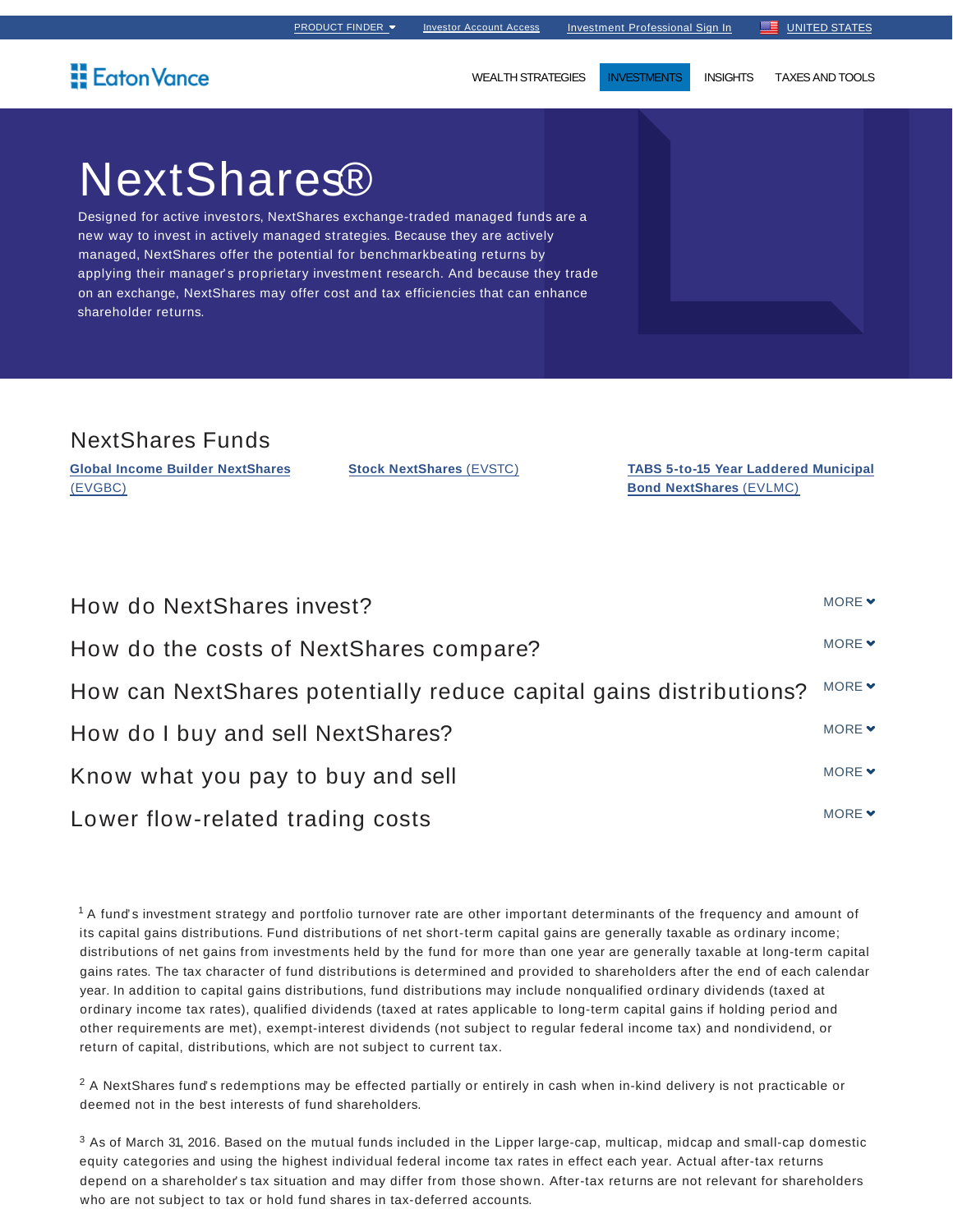$4$  Source: Morningstar, Inc. Includes all domestic, international and global U.S.-registered equity mutual funds tracked by Morningstar.

 $^5$  Not all broker-dealers offering NextShares may accept dollar-based orders. In share-based orders, you specify the number of fund shares to buy or sell.

 $^6$  Buyers and sellers of share amounts of NextShares will not know the value of their purchases and sales until after the fund's NAV is determined at the end of the trading day

## **Eaton Vance**

in  $y = \theta$ 

| H Eoton's                                   |                            | <b>Investments</b>   |                               | <b>Insights</b>                         |         | <b>Taxes &amp; Tools</b> |                                    | <b>Resources</b>         |
|---------------------------------------------|----------------------------|----------------------|-------------------------------|-----------------------------------------|---------|--------------------------|------------------------------------|--------------------------|
|                                             |                            |                      | <b>Eaton Vance Funds</b>      | <b>Advisory Blog</b>                    |         |                          | <b>Investment Tax Center</b>       | Forms & E-Delivery       |
|                                             |                            |                      | <b>Parametric Funds</b>       | <b>Monthly Market Monitor</b>           |         | <b>Tax Information</b>   |                                    | Mutual Funds & Abandoned |
|                                             |                            | <b>Calvert Funds</b> |                               | <b>Market Update</b>                    |         |                          | <b>Investment Tax Calculator</b>   | Property                 |
| <b>HEADQUARTERS</b>                         |                            |                      | <b>Separately Managed</b>     | EventsContent for                       |         |                          | <b>Laddered Investing Interest</b> | <b>DST Vision</b>        |
| Two International Place<br>Boston, MA 02110 |                            | <b>Accounts</b>      |                               | <b>Investment Professionals</b><br>only |         |                          | <b>Rate Scenario Tool</b>          | <b>AdvisorCentral</b>    |
|                                             |                            |                      | Closed-End Funds and Term     | The Advisor Institute                   |         |                          | <b>Concentrated Stock Position</b> |                          |
|                                             |                            | <b>Trusts</b>        |                               |                                         |         | Calculator               |                                    |                          |
|                                             |                            |                      |                               |                                         |         |                          | <b>Tax-Equivalent Yield</b>        |                          |
|                                             |                            |                      |                               |                                         |         | Calculator               |                                    |                          |
|                                             |                            |                      |                               |                                         |         |                          |                                    |                          |
| <b>Accessibility</b>                        | <b>Business Continuity</b> |                      | <b>Privacy &amp; Security</b> | <b>Terms &amp; Conditions</b>           | Careers | Contact                  | <b>Investor Account Access</b>     |                          |

Eaton Vance is part of Morgan Stanley Investment Management, the asset management division of Morgan Stanley.

#### **About NextShares**

Shares of NextShares funds are normally bought and sold in the secondary market through a broker, and may not be individually purchased or redeemed from the fund. In the secondary market, buyers and sellers transact with each other, rather than with the fund. NextShares funds issue and redeem shares only in specified creation unit quantities in transactions by or through Authorized Participants. In such transactions, a fund issues and redeems shares in exchange for the basket of securities, other instruments and/or cash that the fund specifies each business day. By transacting in kind, a NextShares fund can lower its trading costs and enhance fund tax efficiency by avoiding forced sales of securities to meet redemptions. Redemptions may be effected partially or entirely in cash when in-kind delivery is not practicable or deemed not in the best interests of shareholders. A fund's basket is not intended to be representative of the fund's current portfolio positions and may vary significantly from current positions. As exchange-traded securities, NextShares can operate with low transfer agency expenses by utilizing the same highly efficient share processing system as used for exchange-listed stocks and ETFs.

Market trading prices of NextShares are linked to the fund's next-computed net asset value (NAV) and will vary from NAV by a market-determined premium or discount, which may be zero. Buyers and sellers of NextShares will not know the value of their purchases and sales until after the fund's NAV is determined at the end of the trading day. Market trading prices may vary significantly from anticipated levels. NextShares do not offer investors the opportunity to buy and sell intraday based on current (versus end-of-day) determinations of fund value. NextShares trade execution prices will fluctuate based on changes in NAV. Although limit orders may be used to control trading costs, they cannot be used to control or limit trade execution prices. As a new type of fund, NextShares have a limited operating history and may initially be available through a limited number of brokers. There can be no guarantee that an active trading market for NextShares will develop or be maintained, or that their listing will continue unchanged. Buying and selling NextShares may require payment of brokerage commissions and expose transacting shareholders to other trading costs. Frequent trading may detract from realized investment returns. The return on a shareholder's NextShares investment will be reduced if the shareholder sells shares at a greater discount or narrower premium to NAV than he or she acquired the shares.

Before investing in NextShares, investors should consider carefully its investment objectives, risks, charges and expenses. This and other important **information is contained in the prospectus and summary prospectus, which can be obtained from a financial advisor. Prospective investorsshould read the prospectus carefully before investing.**